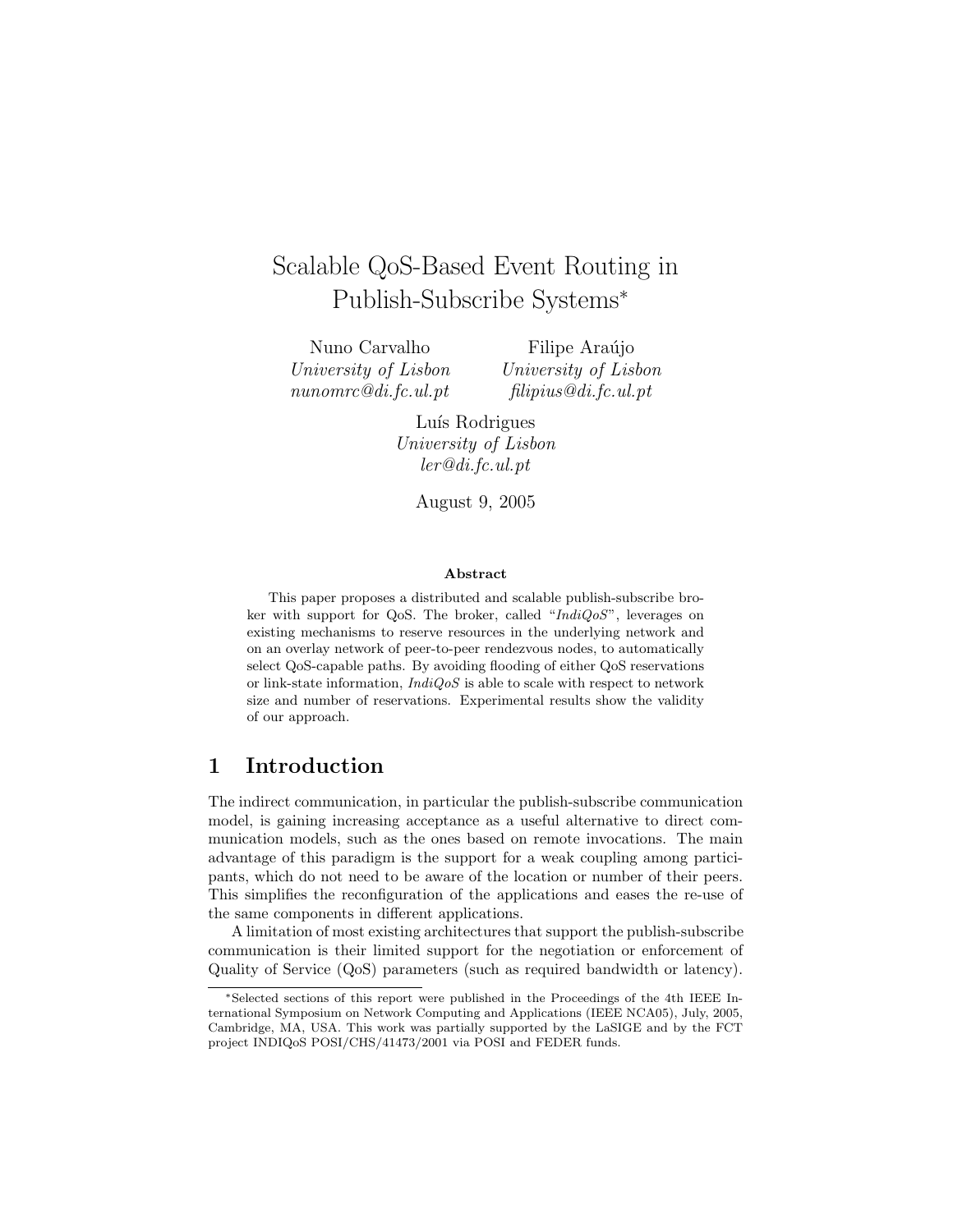This observation applies both to models, such as the CORBA Event Service [13], CORBA Notification Service [14], Java Message Service [21] and to systems, such as CEA (Cambridge Event Architecture) [3], Distributed Asynchronous Collections [10] or SIENA (Scalable Internet Event Notification Architectures) [8]. This is a significant drawback, since QoS features are an important component of applications, and its use and support has been widely studied in the context of direct communication [5, 6, 22, 4].

There is a fundamental reason for the current state of the art: traditional approaches to QoS provision are based on the establishment of channels or connections that reserve the necessary resources. This mode of operation has an inherent mismatch with the decoupled nature of event based systems, where peers do not explicitly set up connections. Therefore, a new system model has to be designed to allow the seamless integration of QoS features in indirect communication systems. This model should:  $i)$  allow the application to indirectly negotiate QoS parameters, by allowing it to express QoS properties as a characterization of the information being produced or subscribed;  $ii)$  delegate on the message broker the task of establishing the required low-level connections.

Ensuring QoS to applications is a challenging problem, because QoS routing requires up to date QoS link state information [1]. On the other hand, updating link state can clog the network, specially if the system updates this information too often to keep accurate routing decisions. To overcome this problem some systems do not update QoS link state periodically and only gather this information at reservation time [17]. This has a big signaling cost. Hence, the contribution of this paper is a QoS-aware event router based on the Bamboo DHT [18], called " $IndiQoS$ ", that avoids the problems that are common to the aforementioned solutions. *IndiQoS* does not flood *any* QoS link state information. Instead, it makes a constant number of deterministic attempts to find a path capable of ensuring the QoS requirements. IndiQoS allows QoS parameters to be treated in a uniform way with regard to other event attributes in publish-subscribe systems. Additionally, IndiQoS automatically performs the QoS reservations on behalf of publishers and subscribers and uses network-level QoS architectures, such as the Integrated services [5] and the Differentiated Services [4] to enforce the reservations. For these reasons,  $IndiQoS$  should be fault tolerant, scalable, both as an event router and as a QoS-aware system and should fit transparently in publish-subscribe applications. In fact, experimental results show that the  $IndiQoS$  architecture provides a favorable trade-off between the resulting network utilization, the end-to-end latency between publishers and subscribers, and the required signaling cost.

The rest of the paper is organized as follows. Section 2 introduces the QoSaware publish-subscribe model used in  $IndiQoS$  and Section 3 the requirements of a QoS-aware distributed message broker. An overview of previous work in presented in Section 4. The IndiQoS architecture is described in Section 5 and evaluated in Section 6. Finally, Section 7 concludes the paper.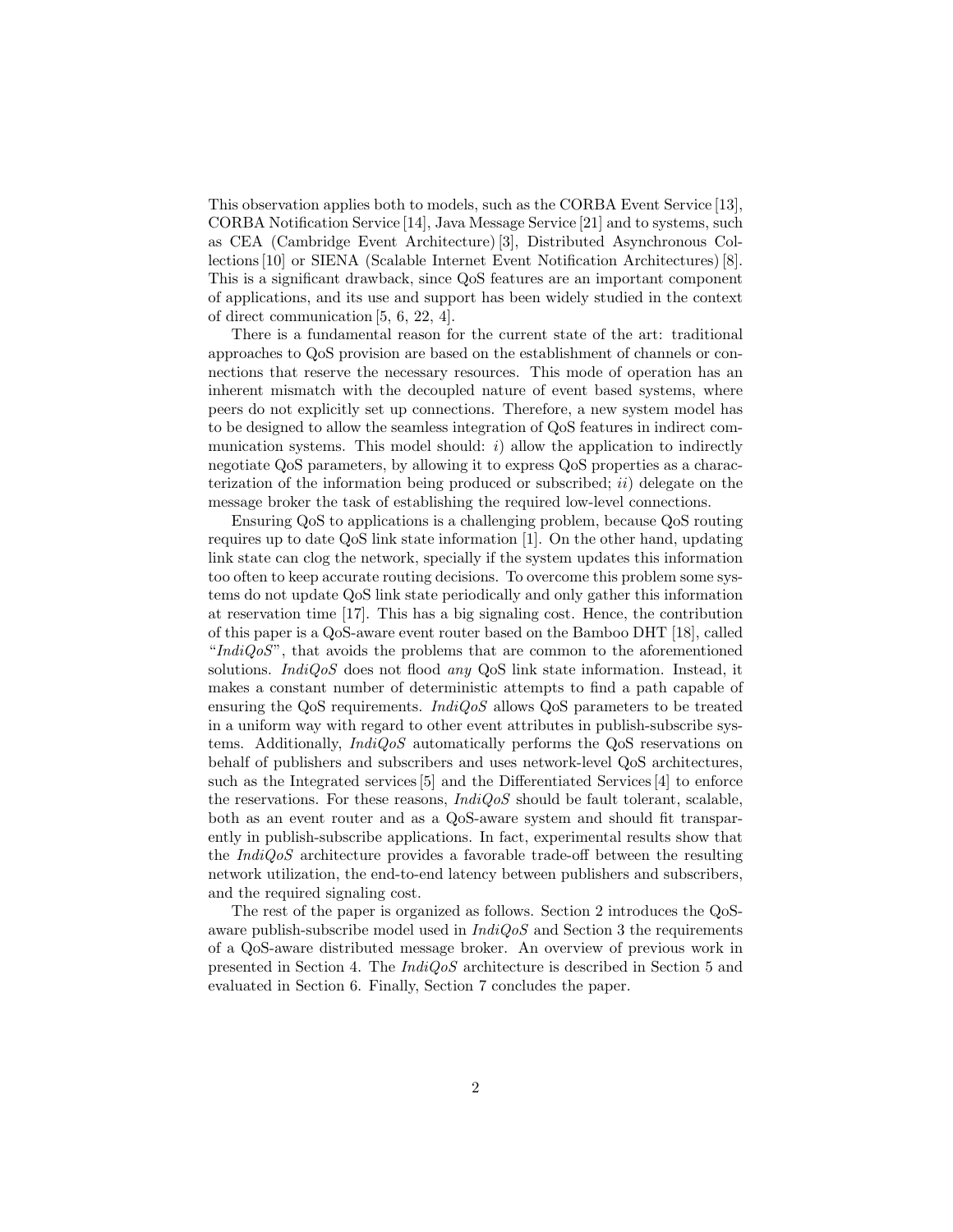# 2 QoS-Aware Publishing and Subscribing

One of the main advantages of the publish-subscribe model is that it decouples publishers and subscribers in several dimensions [9]: space decoupling (interacting parties do not need to known each other); time decoupling (parties do not need to be actively participating in the interaction at the same time); and flow  $\alpha$  decoupling (asynchrony of the model). In this paper<sup>1</sup>, we address a fourth dimension of decoupling,  $QoS$  decoupling, that captures the separation of QoS parameters from the type or content of events. Publishers and subscribers should be able to express QoS constraints using the same type of constructs they use to express other sort of constraints (such as content-based constraints). It is up to the message broker to match the advertisements with the subscriptions and to ensure the QoS requirements.

We propose an architecture where publications and subscriptions are augmented with QoS attributes that define filtering conditions in a similar way to that of content-based filtering. To do so, the subscriber must include a profile of the events that it wants to receive (the purpose of the bandwidth will be seen ahead). We consider the example of a sensor that measures the speed of vehicles in a road. This sensor acts as a publisher. A photographic camera with timeliness requirement subscribes to this information as follows:

| Subscriber $s =$ subscribe VehicleInfo |
|----------------------------------------|
| where $((type = any)$                  |
| and (speed $> 50$ ))                   |
| with $QoS$ ((bandwidth = any)          |
| and $(latency < 100)$                  |
|                                        |

The condition *latency*  $\langle 100 \text{ will eliminate all the paths from publishers} \rangle$ that cannot meet this timeliness requirement. On the other hand, there are two reasons to make the publisher advertise the profile of the events. First, because receivers may use it to specify the type of events that they want. Consider for instance low quality and high quality voice. In this case, both kinds of events could use the same type with a different value in the attribute bandwidth. The other reason to advertise the profile of the events is to let the underlying middleware system determine the requirements of the communication and act accordingly. Hence, in the case of the speed sensor, the advertisement would look like this:

| 01 | Publisher $p = new$ Publisher      |
|----|------------------------------------|
| 02 | <b>of</b> VehicleInfo              |
| 03 | with Profile (type $= 1$ ,         |
| 04 | $speed = any)$                     |
| 05 | with $Qo$ SProfile (bandwidth = 1) |

Advertisements are very important in a QoS-aware system. In fact, some QoS related information, such as the occupied bandwidth is not a characteristic of each individual event but of the shape of the traffic produced by the publisher.

<sup>&</sup>lt;sup>1</sup>The model has been originally proposed by the authors in a position paper in  $[2]$ .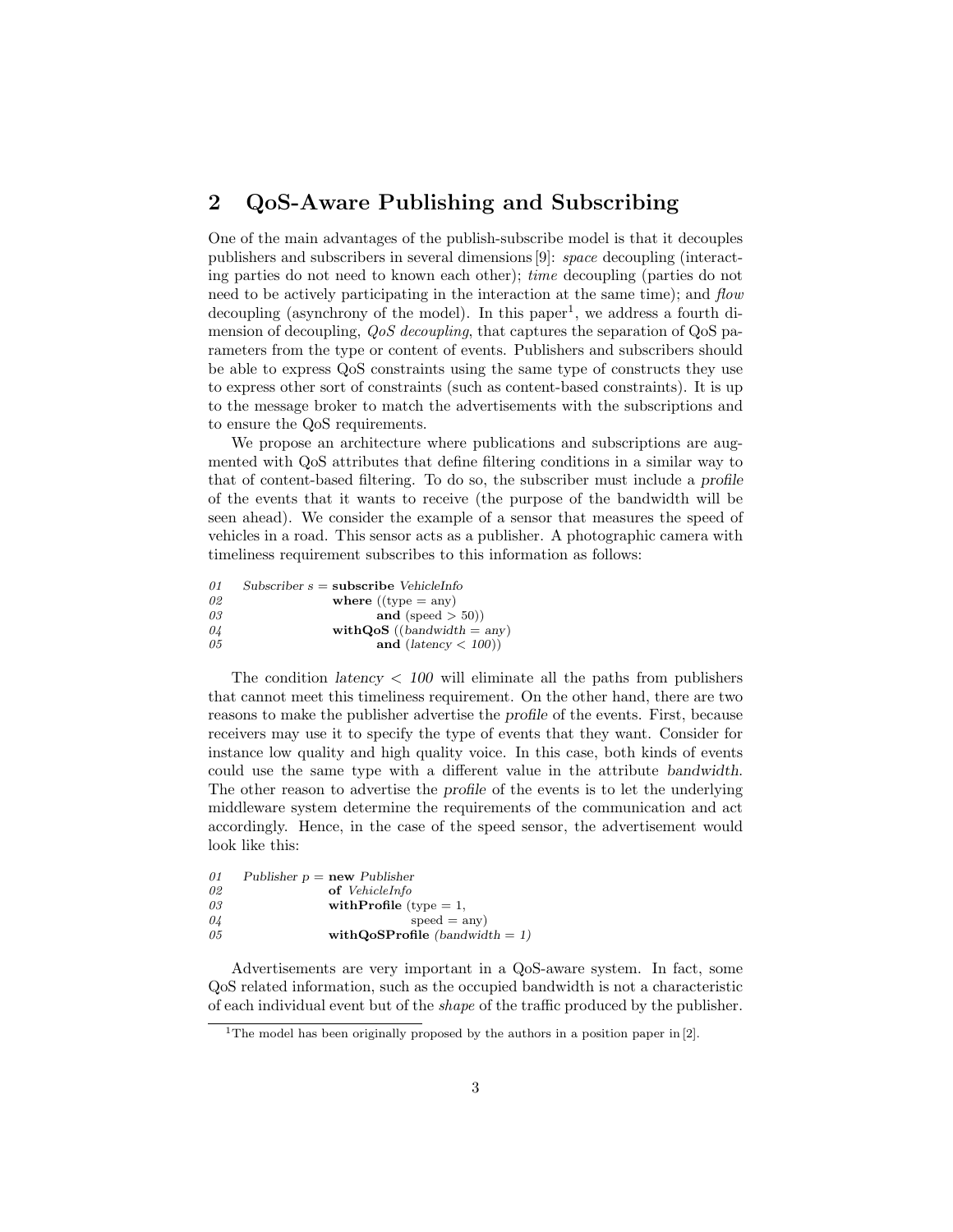Given the type of decoupling aimed in the model proposed here, the *profile* of the source must be advertised independently of each individual publish operation. Also, note that a subscription may be refused due to lack of system resources.

# 3 QoS-Aware Distributed Message Brokers

Some QoS parameters are already supported in some publish-subscribe models or systems, such as CORBA Notification Service [14], Java Message Service [21] or Distributed Asynchronous Collections [10]. This is the case of message reliability, message priority, message earliest delivery time, message expire time, duplicate message detection or message ordering, for instance. Depending on the architecture, these QoS parameters may be supported or not.

As far as we know, QoS parameters that have been widely studied in the direct communication paradigm, such as latency and bandwidth, are not adequately addressed in publish-subscribe systems. Hence, we envision a message broker that also copes with these QoS parameters. Unlike message reliability or message ordering, the sort of QoS parameters that we aim to ensure requires a reservation of resources along the path(s) connecting publishers and subscribers. In a publish-subscribe system, to preserve the decoupling among the participants, reservations should be done by the message broker on behalf of the applications. This clearly prompts for the development of QoS aware distributed message brokers.

A QoS-aware message broker is a distributed component that manages the following entities: i) Advertisements of publishers, including the  $QoS$  profiles of the information being advertised; ii) Subscriptions, including desired  $QoS$  conditions; iii) System resources. The system resources represent the networking, memory and processing resources available to support the exchange of events. They encapsulate low-level QoS protocols, such as RSVP or other similar mechanisms widely used in direct communication systems [5, 6, 22, 4].

A naive implementation of a QoS-aware message broker could rely on a centralized event server: all participants would directly contact the server that would forward the messages from publishers to subscribers. Unfortunately, such solution is inherently non-scalable, as the capacity of the system would be limited by the bandwidth and processing power of the central server. In this paper we are particularly interested in building a scalable QoS-aware message broker, i.e., a broker able to provide service to a large number of participants.

### 4 Related work

There are two classes of systems that are relevant to the  $IndiQoS$  architecture: publish-subscribe message brokers (typically without QoS support) and systems with QoS routing (that can be used to augment publish-subscribe brokers with QoS support). We will now briefly review the most relevant related work in these two classes.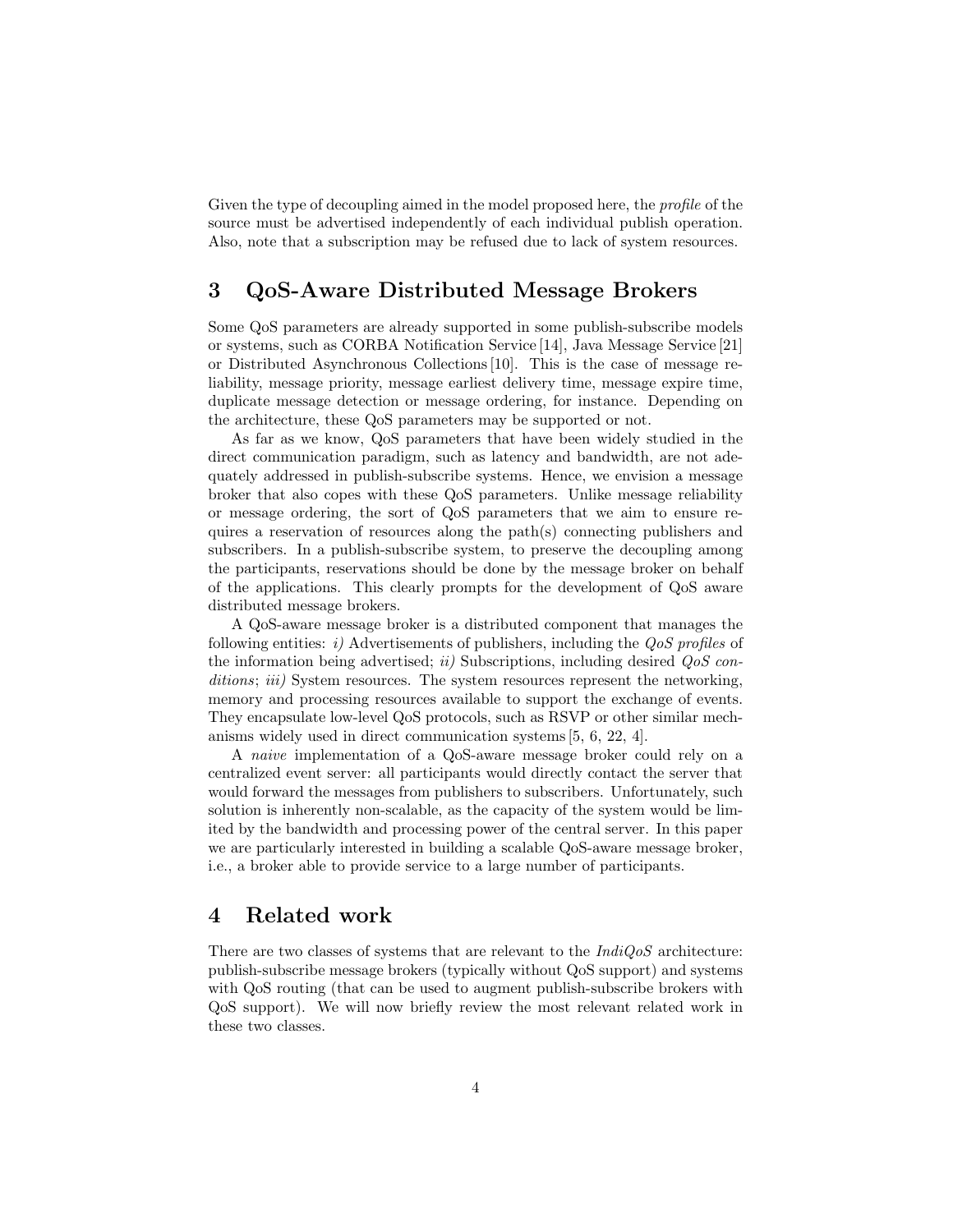#### 4.1 Publish-Subscribe Message Brokers

There are three main different classes of publish-subscribe systems: brokerless systems, where subscribers connect directly to publishers; centralized broker systems, and decentralized broker systems. The Cambridge Event Architecture (CEA) [3] is an example of a broker-less system. The system uses the publishregister-notify paradigm, where subscribers register directly in the publisher nodes and messages flow directly from the latter to the former. This model does not provide the level of decoupling required by many applications. The CORBA Event Service [13], the CORBA Notification Service [14] and the Java Message Service [12] are examples of models that use a broker that is conceptually centralized. Centralized implementations of these paradigms are not scalable in the number of applications and subscriptions supported. As examples of architectures using decentralized brokers, we have the Scalable Internet Event Notification Architecture (SIENA) [8], the Scribe [20] and the Hermes [16].

SIENA is composed by a network of routers that need to first disseminate all advertisements among them<sup>2</sup> and then use reverse paths for matching subscriptions. Whenever possible, SIENA merges advertisement or subscription messages, to reduce signaling traffic, but the basic need to flood information contained in the advertisements is not eliminated. To preclude the flooding of information, Scribe and Hermes use a Distributed Hash Table [19] (DHT), together with the notion of rendezvous nodes. The fundamental idea of these systems is that subscriptions and advertisements meet at the rendezvous node of the specified type. In this way, the system does not need to maintain the information about subscriptions and advertisements in all routers: each event type is associated with one router in a deterministic way and routing is performed by the DHT. The  $IndiQoS$  architecture leverages on the Hermes architecture by augmenting it with appropriate QoS routing mechanisms.

#### 4.2 QoS Routing

Routing messages using QoS parameters as input variables naturally requires availability of QoS information to the routers. Possible solutions to this problem may range from flooding routers with QoS information, thus enabling routers to locally decide which paths are best, to the other extreme where no QoS information is distributed and any routing decision is taken after flooding the entire data network with a reservation request.

Quality of Service Extensions (QoSPF) is a well-known example of a protocol that tries to maintain updated QoS information at the routers [1]. To support QoS, QoSPF adds two new link state advertisement messages to OSPF: one to describe available resources, the other to describe resources that are reserved (in a given link). Any change in the available resources or in the reservations triggers a new message. In practice this makes QoSPF not scalable, because the additional cost of these updates is not negligible. Despite this weakness,

<sup>2</sup>Even if advertisement messages were not used, the same would be necessary for the subscription messages.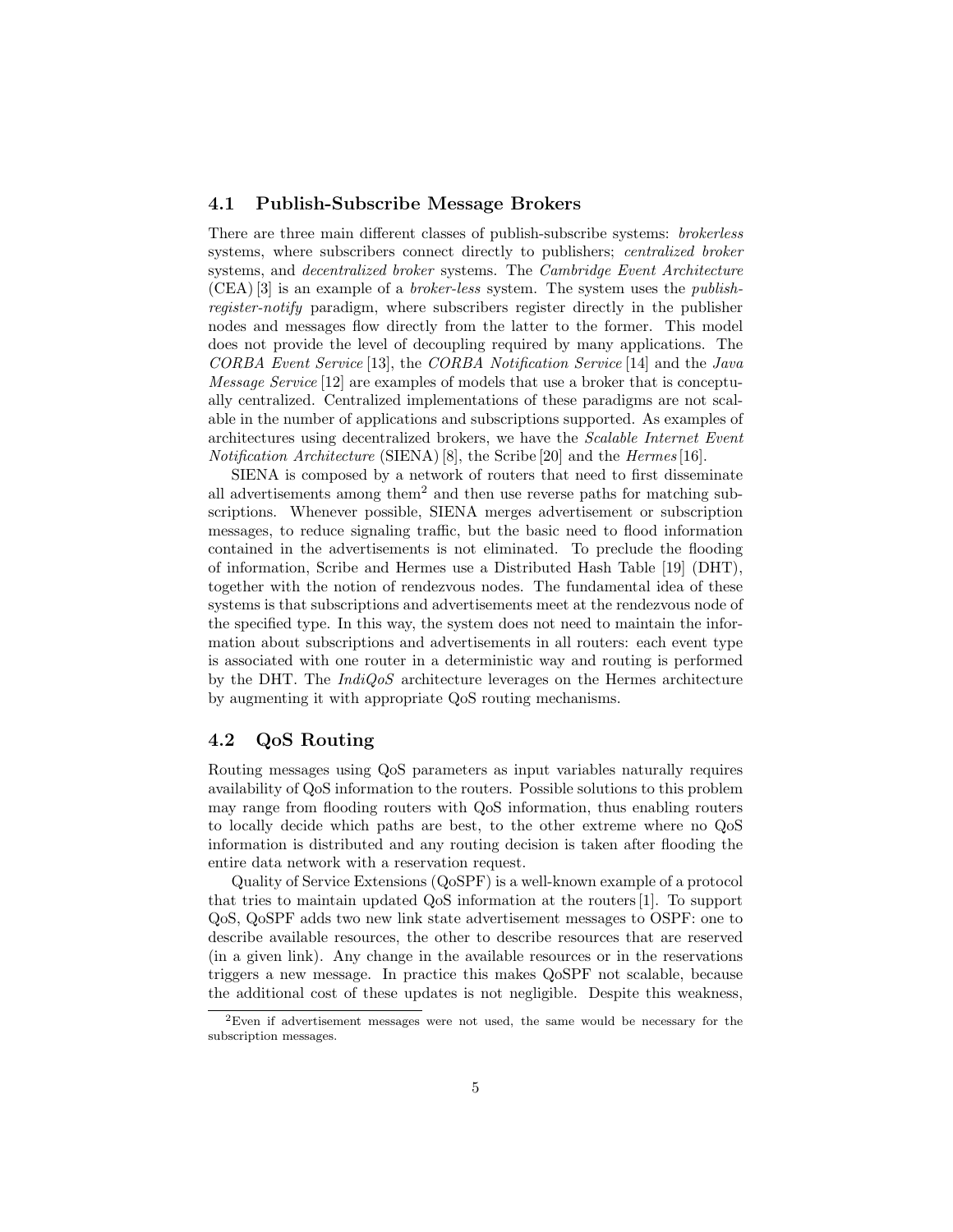a similar approach is used to support traffic-engineering [15] inside a single autonomous system.

A radically different approach is followed by the algorithm in [17] that keeps QoS information local to the links. However, unlike the previous approach, routers do not have the necessary information to locally select paths. Therefore, whenever an application requests a reservation of resources, it must flood the request throughout the network. This flooding will serve two purposes:  $i)$  do a tentative reservation in the links it goes through and  $ii)$  collect  $Q_0S$  information kept in the links. This flooding process is kept under control by a pruning mechanism, because paths known to be non-optimal may be discontinued. This may happen at all nodes that receive two or more messages relative to the same reservation. Therefore, there is a wave moving forward with the reservation messages and another one moving backward pruning non-optimal paths. A third message is needed to issue the definitive reservation, whenever an optimal path reaches destination(s). The reader should notice that each reservation might require at least two messages by link in the flooding process.

In a way that is similar to our own approach, there are protocols that try to find a compromise between these two extreme solutions. This is the case of protocols that build trees taking into account QoS parameters. For instance, the QoS Manager for Internet Connections (QoSMIC) builds the tree restricting connections based on available bandwidth [23]. When a node wants to join, it connects to the nearest node that has the necessary bandwidth. To do this, each tree node must know the network topology, including the available bandwidth in the connections. This applies also to other protocols, like  $QoS$  Dependent Multicast Routing Algorithm (QDMR) [11]. However, in the context of a publish-subscribe system,  $IndiQoS$  is inherently better than any of the previously existing solutions, because it embodies the lightweight structure of a DHT, which requires nodes to have information of only  $O(\log n)$  neighbors, keeps  $Q_0S$ link state information local and, unlike [17], uses a restricted dissemination of reservation messages.

## 5 The *IndiQoS* Architecture

The  $IndiQoS$  architecture, illustrated in the Figure 1, is a type-based publishsubscribe system that uses a decentralized message broker to connect publishers and subscribers. The message broker is composed by a set of routers, structured in a peer-to-peer overlay network. The routing of events is made by a DHT. Applications connect to the message broker using one of the routers. This architecture is inspired by Hermes [16]. However,  $IndiQoS$  includes mechanisms to manage the QoS resources.

#### 5.1 Decentralized Message Broker

The *IndiQoS* message broker is comprised of a set of nodes connected using an overlay network. These nodes behave as event routers that cooperate to form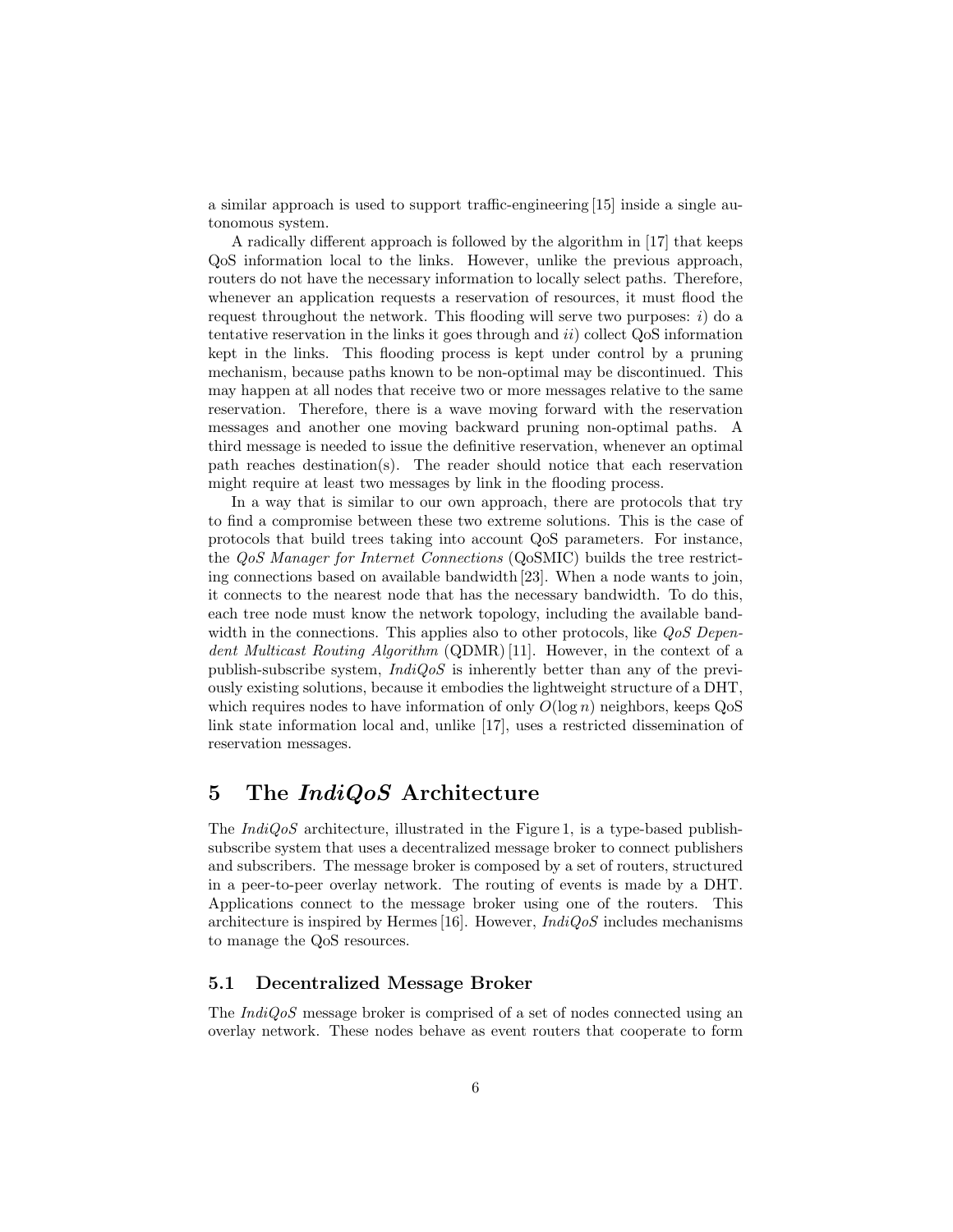

Figure 1: IndiQoS architecture.

event dissemination trees able to satisfy the QoS requirements requested by the applications. The routing functions required to build the tree are provided by a DHT.

As depicted in Figure 1, each node of the overlay network executes a protocol stack composed of:  $(i)$  a publish-subscribe layer, that manages the advertisements and subscriptions and, in response, automatically establishes the reservations required to satisfy the applications;  $(ii)$  a DHT (overlay) layer, that supports message routing and  $(iii)$  the underlying network layer, encapsulated by abstract network components.

A DHT is a fundamental building block for distributed applications. Basically, it allows a group of distributed hosts to collectively manage a mapping from keys to values using a hash function. The DHT used in the current implementation of  $IndiQoS$  is  $Bamboo$  [18]. Bamboo is based on Pastry [19] that uses the same geometry<sup>3</sup> but relies on alternative neighbor management algorithms that aim at improving the path quality (namely the latency). We exploit these properties of Bamboo but we have slightly adapted its behavior to avoid the reconfiguration of the overlay in stable conditions (in order to preserve the stability of established network reservations).

As in *Hermes*, the *IndiQoS* uses the notion of *rendezvous nodes*. The rendezvous nodes are responsible for keeping control information about specific event types. The rendezvous node for a given type  $T$  is the node numerically closest to the output  $hash(T)$ . It is up to the DHT to route messages targeted to node  $hash(T)$  to the correct destination. Applications (publishers and subscribers) interact with the message broker using one node as the gateway. Gateways try to route advertisements (subscriptions) to the rendezvous node that corresponds to the type of that advertisement (subscription). In this way, advertisements and subscriptions of the same type must always meet at some node. This is illustrated in Figure 2. Additionally, one positive aspect of this architecture is that the hash function automatically distributes the load generated by different types among the nodes of the network. This reduces the

<sup>&</sup>lt;sup>3</sup>The term *geometry* is used to refer to the pattern of neighbor links in a DHT, independent of the routing algorithms used.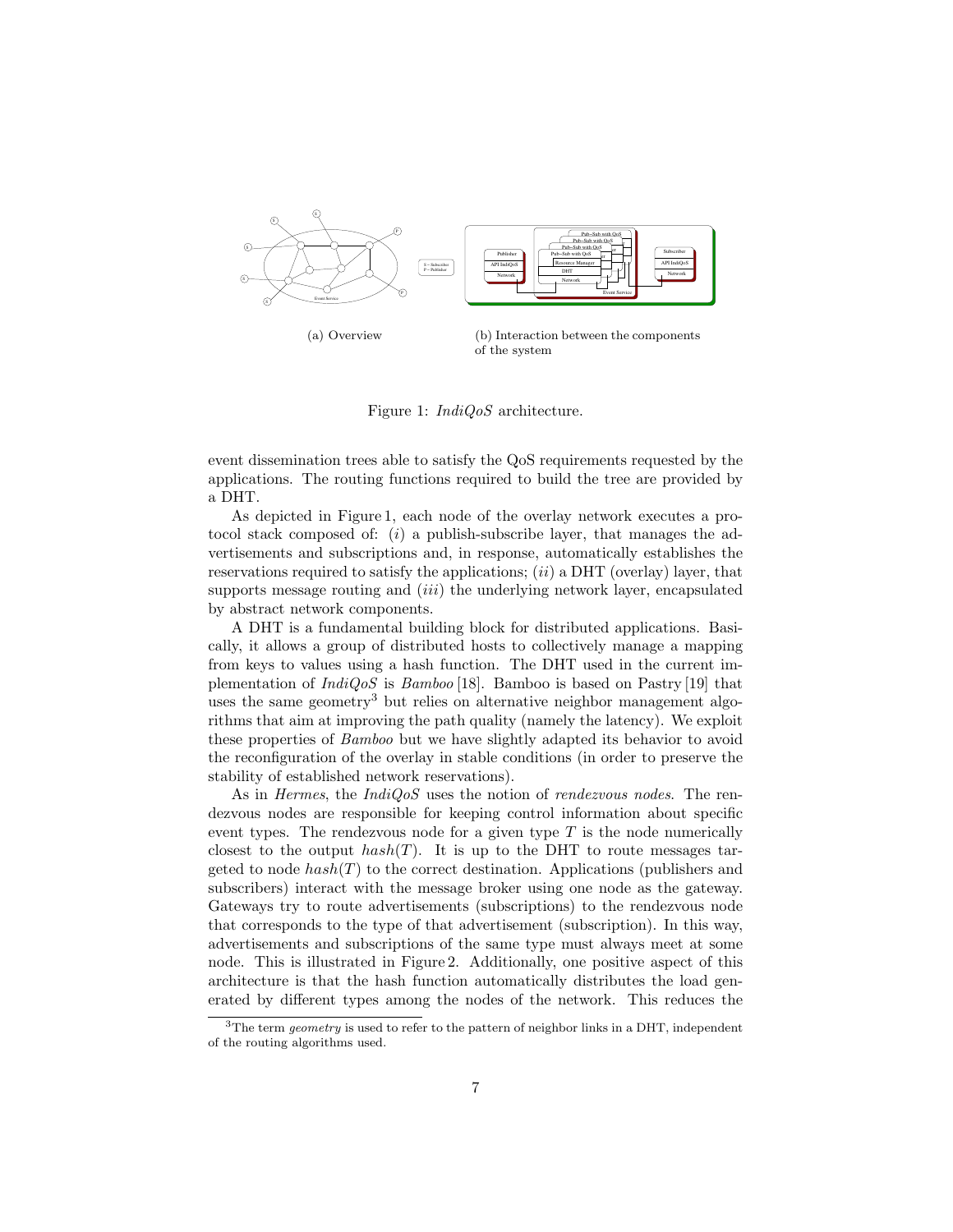

Figure 2: Paths in the message broker.

possibility of getting bottlenecks.

#### 5.2 Event Distribution Trees

IndiQoS creates event distribution trees where the publisher is the root of the tree and the subscribers are the leafs. Nodes of the DHT, including the rendezvous node, can act as splitting points for that tree. The distribution tree is constructed in a distributed way: the publisher starts by registering itself, sending an advertisement to the rendezvous node. In a similar manner, subscribers also route the subscription to the rendezvous. Only the first subscription needs to reach the publisher (through the rendezvous node). Subsequent subscriptions that cross this path do not need to be forwarded up to the rendezvous: instead, if they can be merged at some crossing node, this node will create a new branch of the tree. As the system evolves, new branches are more likely to be found closer to the subscribers. This is illustrated in Figure 2. In the final tree, splitting of events may occur, not only in the rendezvous node  $R$ , but also in other routers.

To maintain the event distribution tree, publishers (subscribers) need to periodically refresh their advertisements (subscriptions).

#### 5.3 Quality of Service

We assume that it is possible to establish QoS reservations in the links of the IndiQoS overlay network. Clearly, it would be impossible to create a publishsubscribe system with QoS support without an underlying QoS-aware data network that supports such QoS links. However, a node of the  $IndiQoS$  network is not required to establish a QoS reservation to every other node of the network. Instead, it must only establish a QoS reservation with its direct peers in the overlay. Furthermore, it is not required to establish an individual reservation for each publisher/subscriber flow. Instead,  $IndiQoS$  is based on letting direct peers to establish a single reservation for the aggregate traffic managed by  $IndiQoS$ . The division of the aggregate reservation among the individual publisher-subscriber flows is managed directly by the  $IndiQoS$  nodes.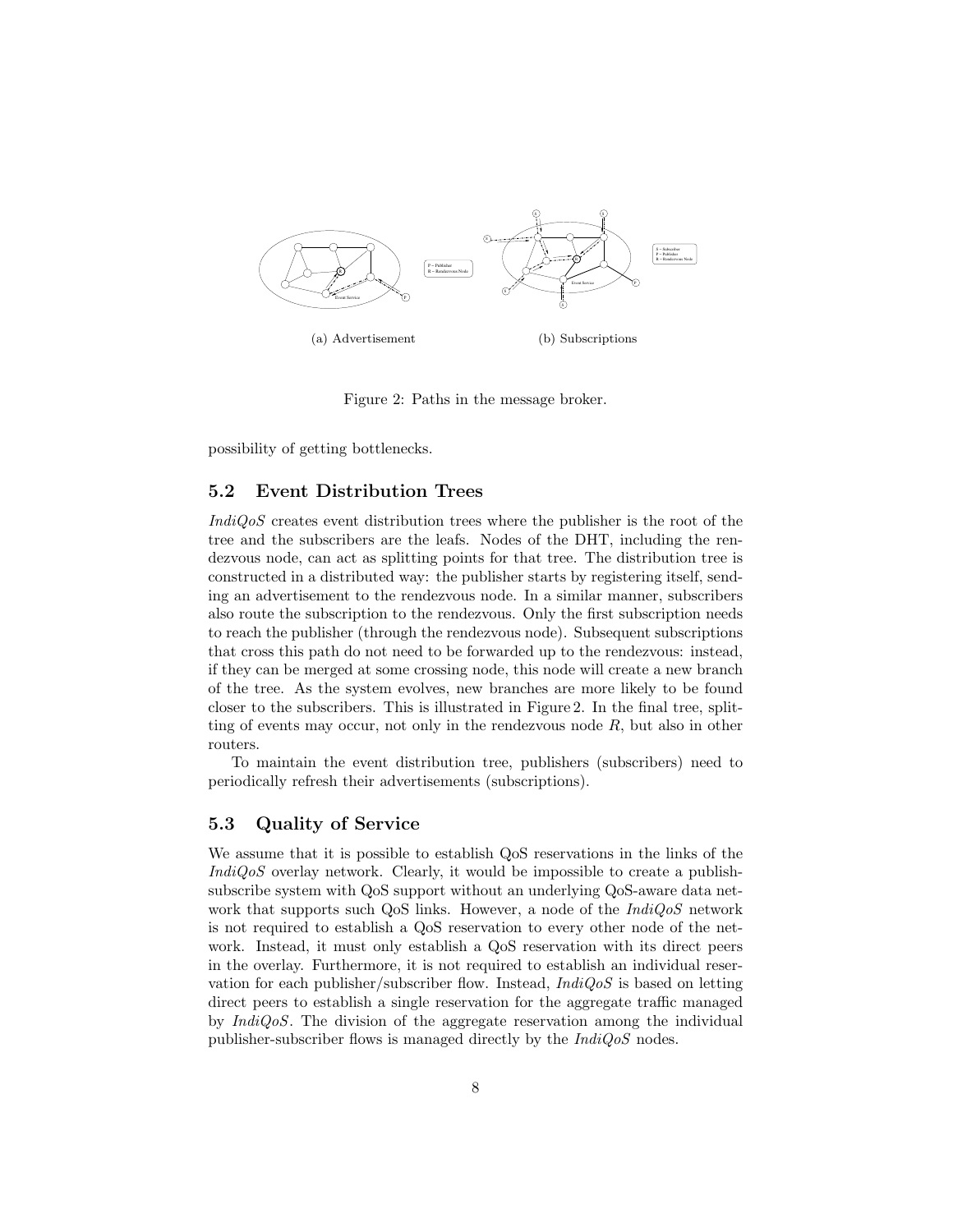Therefore, an  $IndQoS$  node must perform the following steps to join the network:  $i$ ) join the overlay network (in the current version, the Bamboo overlay); this step will define which other nodes of the  $IndiQoS$  network will be the direct peers of the joining node;  $ii)$  establish with the underlying data network a QoS reservation in the link to each of its peers for the aggregate  $IndiQoS$ traffic. It should be noticed that, in practice, the number of requests made by each node is small, because nodes of Bamboo have only  $O(\log n)$  neighbors.

In each node of the *IndiQoS* system there is a *Resource Manager* that is aware of the available bandwidth and expected latency in each link of the overlay network. Hence, the Resource Manager must locally keep track of all the reservations already made by the publish-subscribe system that go through its node. As the paths are bound in the rendezvous node, the Resource Managers at the nodes along the path have to verify if the requested QoS can be satisfied. The Resource Manager gets the next hop information from the DHT and adds the QoS-related information to the advertisements and subscriptions in their path to the rendezvous node. This allows the rendezvous node to determine for a given path  $i$ ) if there is enough bandwidth and  $ii$ ) what is the expected latency. Hence, the rendezvous node contacts the subscriber to establish the reservations upstream to itself, while it makes the same thing toward the publisher. Note that this does not result in an implosion of messages toward the publisher, because reservations can be shared when they meet at a given node. It is up to the Resource Manager at each node to reserve the necessary resources at each link and distributes resources by publications and subscriptions as they arrive. The reader should notice that the Resource Manager makes reservations locally in each event router and only when paths are already defined.

Our approach to build  $IndiQoS$  has a number of advantages. First of all, Bamboo already tries to set neighbors of nodes in a way that reflects data network proximity. As a result,  $IndiQoS$  makes a rational use of data network resources. Additionally, most QoS reservations made by the IndiQoS applications will not pass to the data network, because  $IndiQoS$  nodes manage their own resources locally. This means that Bamboo only needs to set up QoS links when nodes enter or depart from the network or when resources of some link become exhausted.

#### 5.4 Replication of the Rendezvous Points

The fundamental problem of QoS routing is to find a compromise between quantity of state update information and quality of routing decision. A perfect decision requires too many information (which may overwhelm the network with traffic), while too few information may result in very bad decisions or even in unfeasible paths. Our solution to this problem is the replication of the rendezvous nodes. The idea is to explore several routing alternatives, keeping QoS information local to the links. Since routing operations in a DHT like Bamboo need a small number of hops (lookups take  $O(\log n)$  hops with a small constant) the additional traffic cost associated with each rendezvous node is small. Additionally, this has the advantage of increasing performance, scala-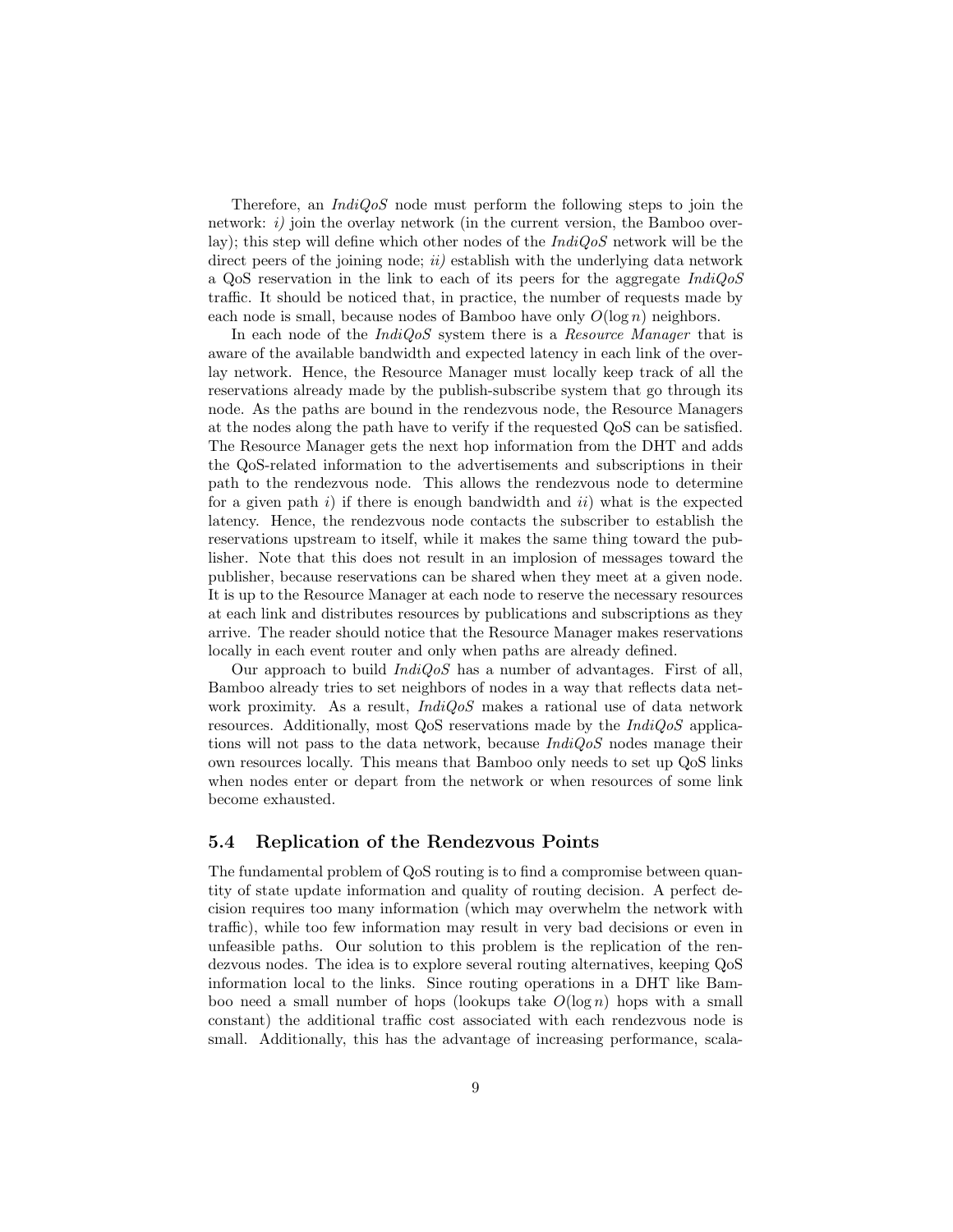

Figure 3: Using a replicated rendezvous.

bility and fault tolerance of the system. Assuming that  $T$  is a number that represents the type, the  $k$  rendezvous nodes are the nodes numerically closest to  $hash(T)$ ,  $hash(T+1)$ ,  $hash(T+2)$ , ...,  $hash(T+k-1)$ . Publishers and subscribers send their messages to all the k rendezvous nodes. The difference to the single rendezvous node is that now the subscriber collects QoS information from all the possible paths. It chooses the best option and only after this moment the reservations take place, going upstream from the subscriber to the publisher through the preferred rendezvous. As with a single rendezvous node, tolerance to node failures or departures is transparently ensured by periodic refreshment of advertisements and subscriptions.

Figure 3 shows a distribution tree for one event type with two rendezvous replicas. A significant advantage of having several rendezvous replicas for each event type is that the paths are distributed and there is no longer a single bottleneck point in the overlay. As the number of rendezvous replicas grows, the system has more alternative paths between publishers and subscribers and it becomes more likely finding a path satisfying the QoS requirements of any subscription.

### 6 Evaluation

This section presents the results obtained in the evaluation of the IndiQoS architecture. The results show the benefits of using the DHT and the replication of rendezvous nodes. We also compare our system with different approaches for building the event distribution trees.

To evaluate the  $IndiQoS$  system, we have used the network simulator provided with the distribution of the Bamboo DHT [18]. The network was generated by GT-ITM [7] using a transit-stub network. In our simulations, there are 252 IndiQoS nodes and 30% of these nodes have one subscriber application connected. The system has also one publisher for each event type. The simulations generate subscriptions until the maximum network usage is reached for the tested configuration. Each subscription requires 12.5% of the bandwidth available in each link. The subscription requests are randomly assigned to subscribers and we assume that the maximum network usage was reached when we detect a sequence of 100 consecutive refused subscriptions.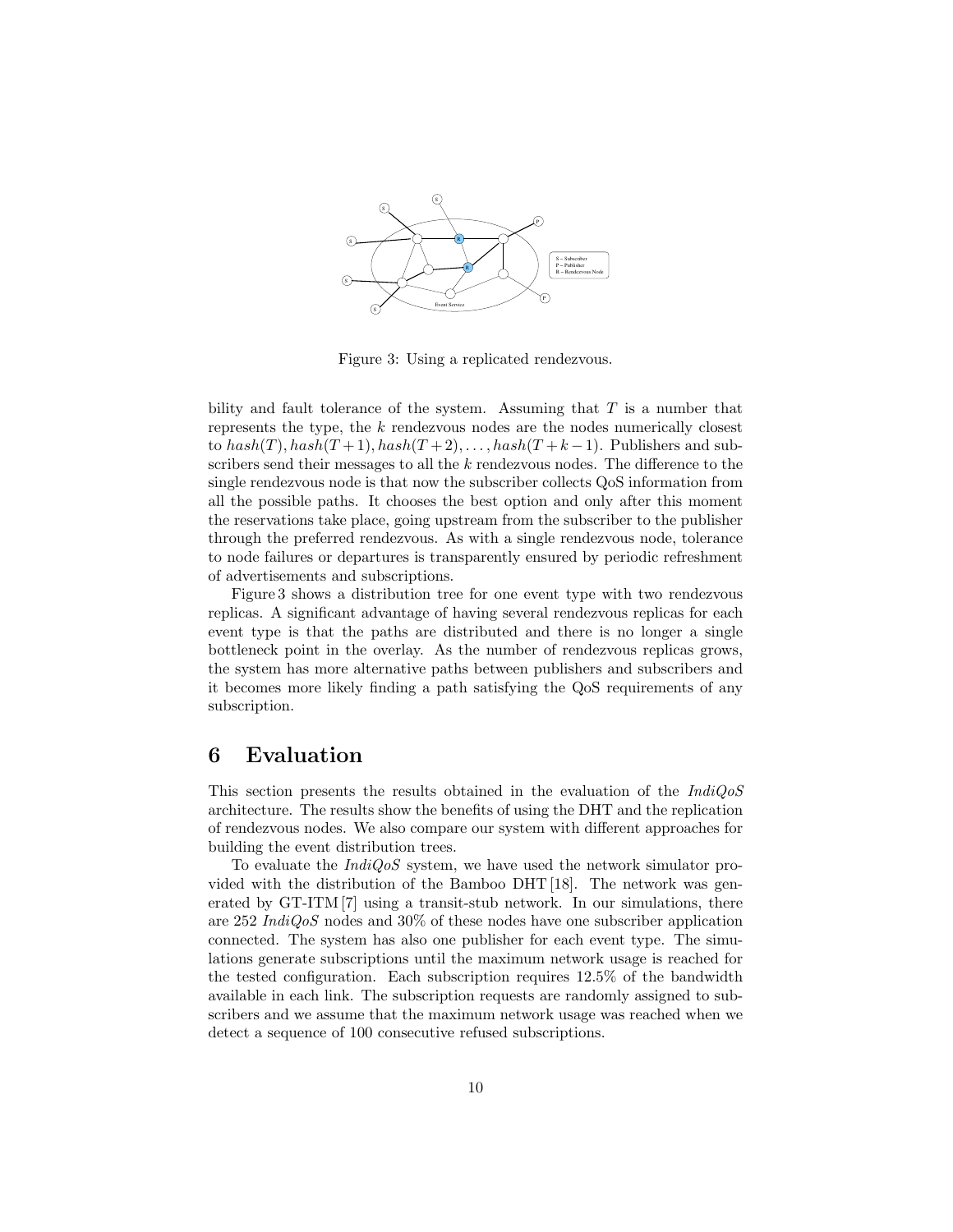In our experiments, we compare  $IndiqoS$  with two different solutions described in Section 4.2. One of them keeps the QoS state information local to the links and floods the routing requests (this is called "Flooding Requests"). The second one follows a solution, which, in a sense, is the extreme opposite: it floods each link state update and excludes all links without enough bandwidth before computing the shortest path in terms of latency (this is called "Flooding Network State"). To ensure a fair comparison, all the three methods that we compare,  $IndiQoS$  and the two flooding alternatives, use all the nodes of the same overlay QoS network.

#### 6.1 Benefits of the DHT

Using a DHT to implement a system like  $IndiQoS$  has several advantages. One advantage is that, in opposition to a centralized server approach, the load imposed by subscriptions is distributed, given that subscriptions associated with different event types are routed through different rendezvous points distributed among the network nodes. Another advantage is that the DHT provides a very efficient way for each participant to locate, and contact, the rendezvous point for any given event type. This advantage is inherent to the routing way of the DHT.

Figure 6.3 shows the increase in network utilization as the number of eventtypes increases. Percentage of bandwidth refers to the ratio between the sum of the bandwidth occupied in all the links of the QoS paths and the sum of the bandwidth of all the links of the network. With a single event type, all advertisements and subscriptions are managed by the same rendezvous node (this corresponds to a centralized solution). The bandwidth to this node quickly becomes exhausted while other links in the network may remain under-utilized. By increasing the number of types, and the number of corresponding rendezvous nodes, a better utilization of system resources is promoted.

#### 6.2 Benefits of Rendezvous Replication

A key aspect of the  $\text{IndiQoS}$  architecture is the replication of rendezvous nodes for each event type. This strategy has two complementary goals. In the first place, it increases the amount of subscriptions supported for each type. Given that there is a limited amount of bandwidth available to each rendezvous node, the replication of the rendezvous nodes increases the available bandwidth for each event type. In second place, when more than one rendezvous node is able to coordinate the reservations for a given subscription, it becomes possible to select the path that offers a better end-to-end latency.

Figure 6.3 depicts the maximum achievable network utilization as a function of the number of replicas of the rendezvous node for a single event type. In the experiment we did not allow subscriptions to merge. Therefore, each subscriber has its own individual flow. As expected, it is observed an increase in the number of subscriptions that are satisfied as the number of replicas of the rendezvous increases. Interestingly, with a single event type it is possible to make better use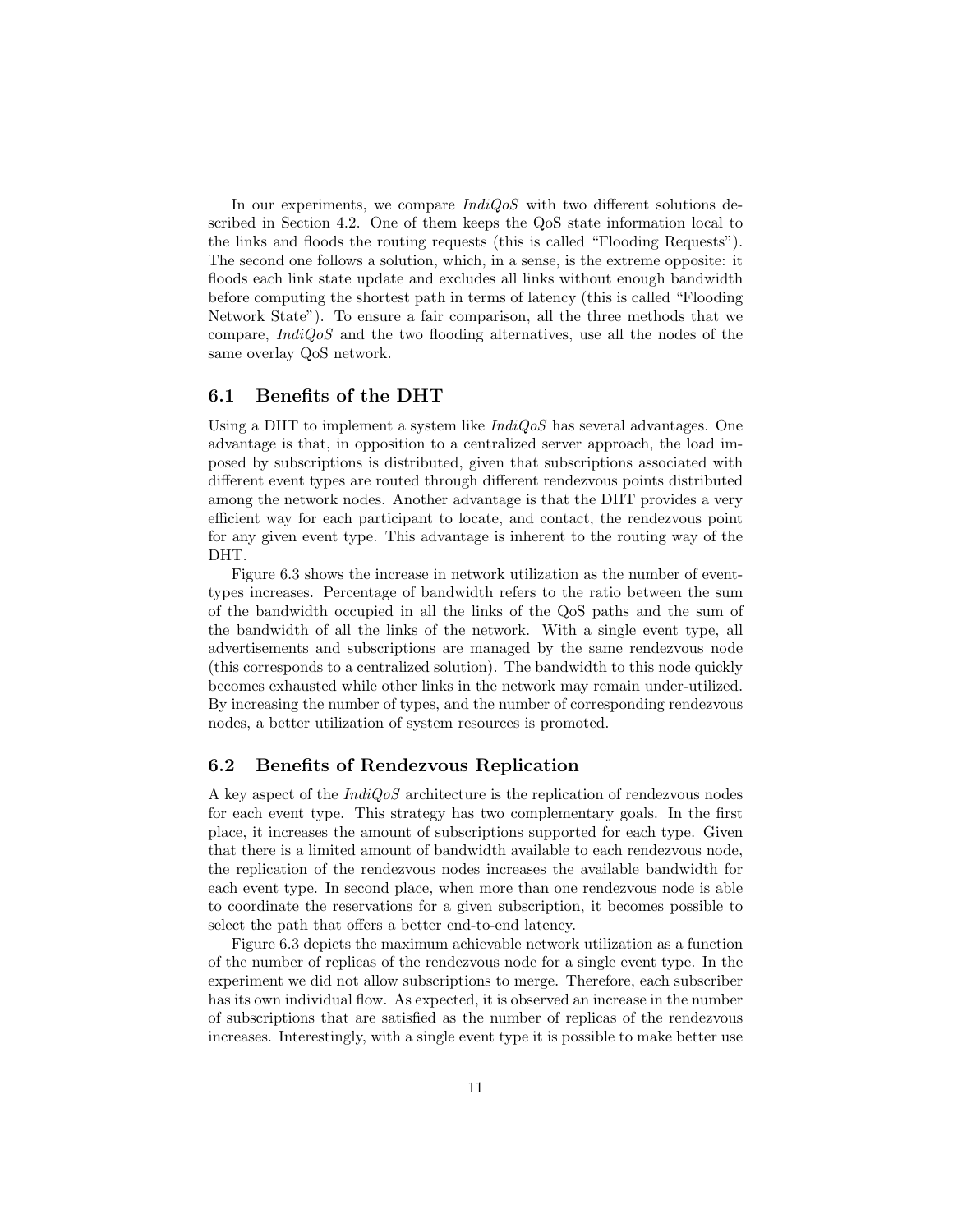of resources than with multiple event types. This results from the fact that it is easier for a subscriber to reach the distribution tree of the single type (unlike the case of multiple different trees). Hence, this points to the conclusion that fewer types in the network lead to a better utilization of resources if several rendezvous nodes are provided.

Figure 6.3 depicts the average latency between the publisher and each subscriber as a function of the number of replicas of the rendezvous node. An interesting aspect of the results is that significant latency gains can be achieved with as few as four replicas, and that further increase in the number of replicas does not provide a significant improvement.

Naturally, the advantages of augmenting the number of replicas of a rendezvous node come with cost: there is an increase in the signaling required for satisfying a subscription. This happens because a subscription needs to be forwarded to the different replicas of the rendezvous node. Figure 6.3 shows the average number of control messages for each request that had success. Increasing the number of replicas also increases the number of control messages to register in the rendezvous nodes and make resource reservations. As wee will show next, when comparing our approach with other alternatives, the signaling cost is competitive for a small number of replicas.

#### 6.3 Comparison with other Strategies

A fundamental goal of the  $IndiQoS$  architecture is to implement a scalable message broker. In particular, we are interested in measuring the signaling costs of our solution when compared with 1 and 3 replicas of the rendezvous node ( $IndiQoS$  1 PC and 3 PC). Is also compared to other solutions. There are two alternative approaches that we have used for comparison:

i) One approach consists in using a link-state protocol to ensure that every node keeps an up-to-date representation of the network state (FNS). As a result, each node can autonomously select the best path to satisfy a given subscription. This approach is used in commercial traffic-engineering solutions (such as [15]): it requires each node to keep the state of the complete network and to flood a link-state update whenever the bandwidth of a link changes significantly.

ii) Another approach consists in flooding a subscription request to every node of the network in order to find an acceptable path (FR). This approach, used in [17], does not require every node to keep up-to-date information about the state of the network, but has a significant signaling cost associated with each subscription.

Figures 6.3 and 6.3 shows the signaling cost of  $IndiQoS$  against these two alternatives. As it can be seen, the signaling cost is substantially smaller (five times less). Naturally, given that  $IndiQoS$  operates without global knowledge of the network conditions, it cannot find paths as good as the other approaches. However, it can be seen that the increase in latency is smaller when compared with the signaling gains.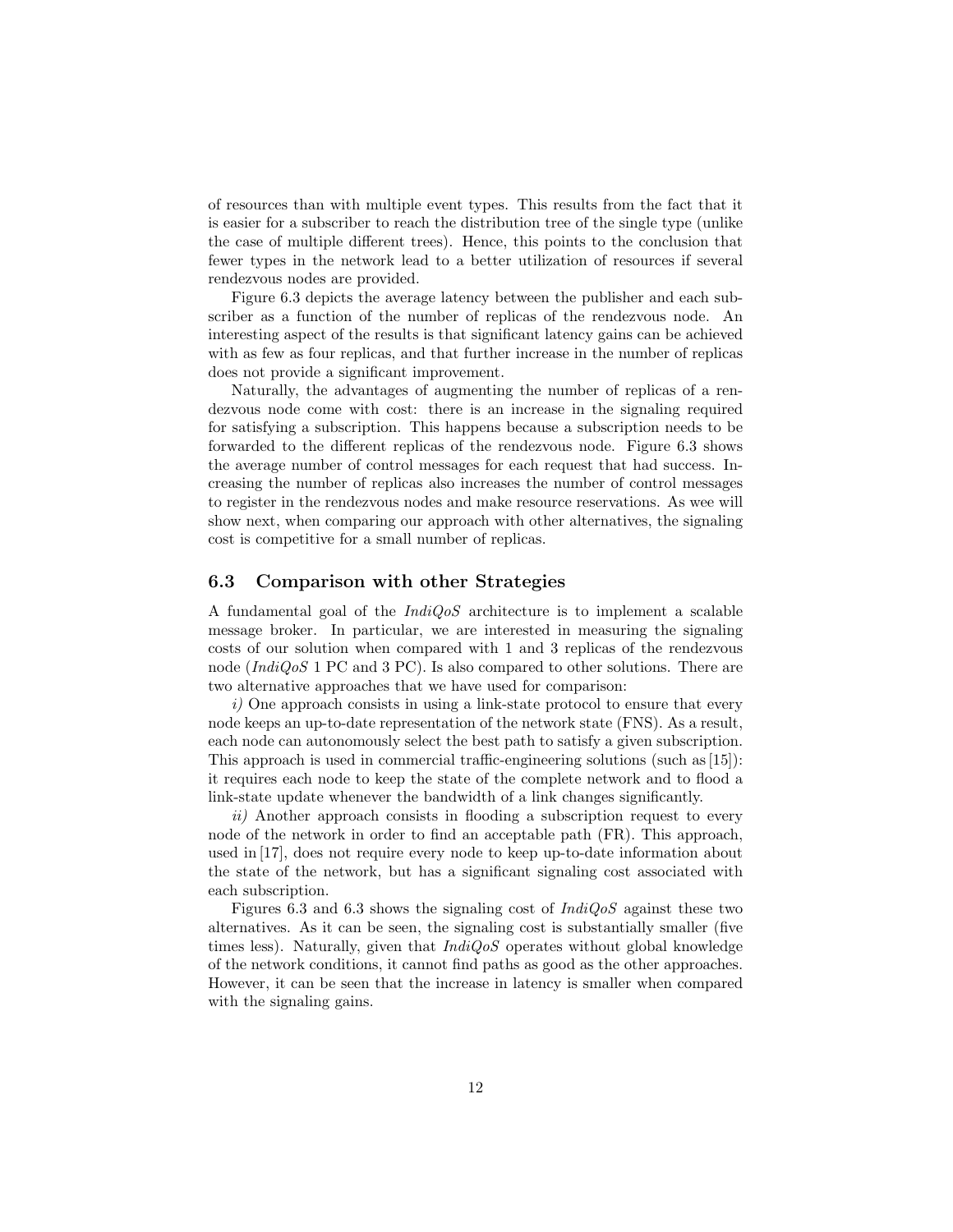

Figure 4: Performance

# 7 Conclusions and Further Work

The paper presented the  $IndiQoS$  architecture, a scalable QoS-aware publishsubscribe system with QoS-aware publications and subscriptions that preserve the decoupling that makes the publish-subscribe model so appealing. To support such model, the  $IndiQoS$  includes a decentralized message-broker based on a DHT that leverages on underlying network-level QoS reservation mechanisms. To increase the network usage and to reduce the end-to-end latency, and still offer low-cost signaling, we propose to replicate the rendezvous points for each event type. Experiments show that the resulting system offers a small signaling overhead without a significant performance penalty (end-to-end latency and network utilization), when compared to solutions that require the system to maintain or obtain global knowledge.

### References

[1] G. Apostolopoulos, D. Williams, S. Kamat, R. Guerin, A. Orda, and T. Przygienda. QoS routing mechanisms and OSPF extensions, Aug. 1999. RFC 2676.